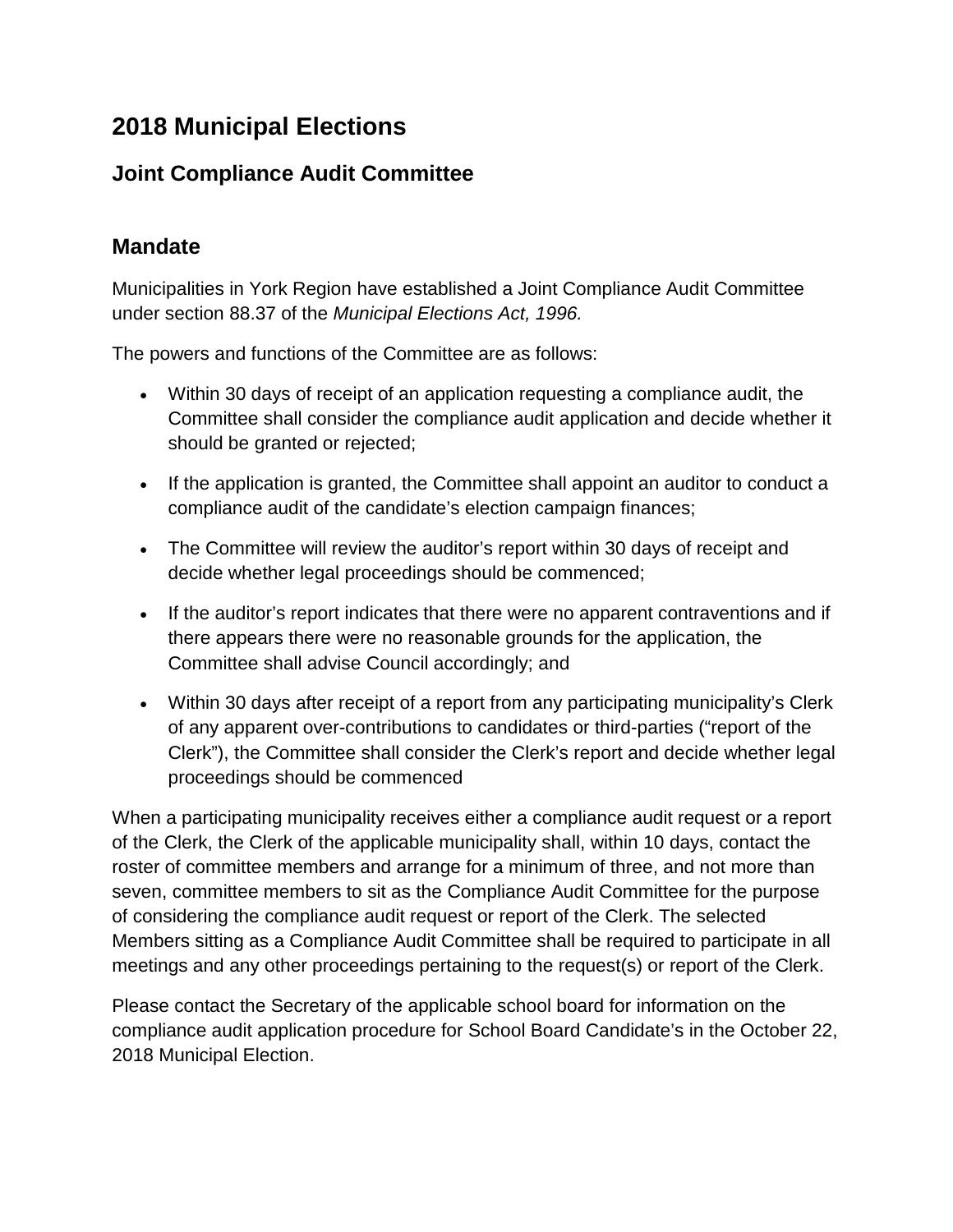## **Application Procedure and Form**

Should an eligible voter who believes that there are reasonable grounds that a candidate for Municipal Council (Mayor, Regional Councillor, Regional Chair, Ward Councillor) in the October 22, 2018 Municipal Election has contravened a provision of the Act relating to election campaign finances, may apply for a compliance audit of the candidate's election campaign finances.

- 1. The application for a compliance audit must be submitted to the municipal clerk who conducted the election within 90 days of the deadline to file the campaign financial statement.
	- Regular campaign period filing deadline: **Friday, March 29, 2019**
	- Supplementary campaign period filing deadline (if applicable);
	- Another deadline as provided for in Subsection 79.1 of the Act (if applicable); or
	- The expiration of a filing extension pursuant to Subsection 80 (4), if any.
- 2. Within 10 days of receiving the application, the Clerk shall forward the application to the Committee.
- 3. The Compliance Audit Committee will consider the application and decide whether to grant or reject the application.
- 4. If the Committee rejects the application, you may appeal the Committee's decision to the Superior Court of Justice within 15 days after the decision is made.
- 5. If the Committee grants the application, the Committee shall appoint an auditor to conduct a compliance audit of the candidate's election campaign finances.
- 6. The Committee will review the auditor's report within 10 days of receipt and decide whether legal proceedings should be commenced.

The application form is available from the Clerk's Office, 26557 Civic Centre Road, Keswick ON, L4P 3G1, during regular office hours. There is no applicable fee.

Completed, original signed copies of application forms shall be forwarded to: Municipal Clerk Town of Georgina, Administrative Services Department, Clerks Division, 26557 Civic Centre Road, Keswick ON, L4P 3G1.